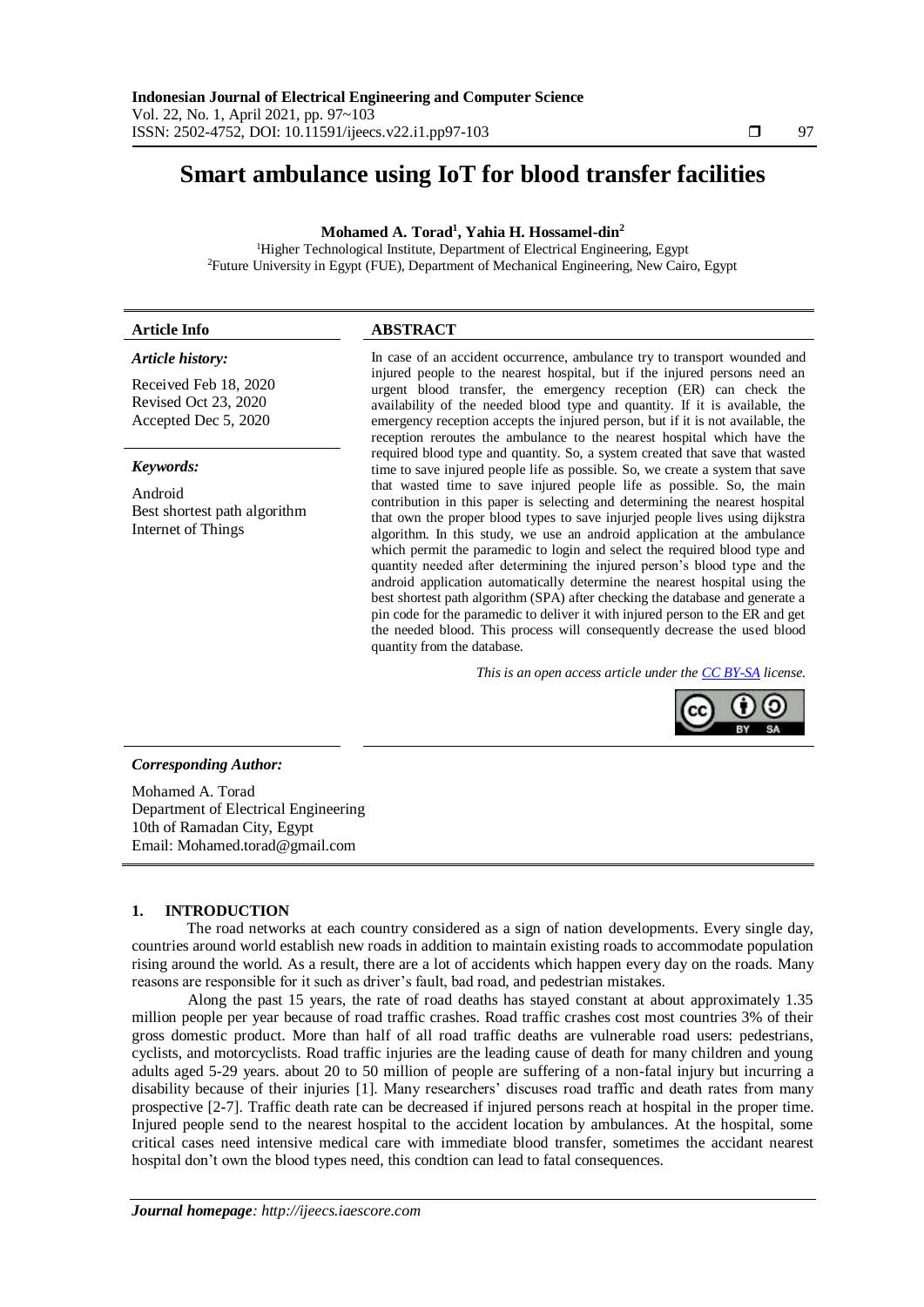Technologies such as short-range wireless communications, radio-frequency identification (RFID) and wireless sensor networks (WSN) have permitted the Internet to dive into embedded computing [8-11]. The internet of things (IoT) becomes a known communication paradigm that focuse connecting various kinds of devices to the Internet, in order to concatinate data acquired by remotely control, sensors, monitor environments, appliances and machines, buildings, and vehicles, and so on [12-17]. In this work, the designed system proposed to shorten the time and distance needed to transfer injured people from the accident location to the nearest proper hospital (i.e. which contain the required blood types for injured people). System is composed of two main parts: the database which contain all hospitals blood bags types and quantities, data acquired from sorting system located at each hospital listed at the system database and an android application with the paramedic at the ambulance. After that, application will select the nearest hospital according to the ambulance current location and shows the best shortest path to the desired hospital using the map. The android application checks the database, lists all hospitals have the required blood types and quantites. After that, application will select the nearest hospital according to the ambulance current location and shows the best shortest path to the desired hospital using the map. This proposed system expect to decrease time needed to deliver the accident injured persons to the nearest and proper hospital for them, which will save them lives.

Many literature reviews discuss similar problems from different aspects. Rajeshwari S. propose a system for smart traffic control system which allow to emergency vehicles including ambulance to cross traffic smoothly. PIC MC used with the aid of RFID tag and ZigBee module to check approaching of ambulance toward the traffic. If so, then traffic will switch to allow the ambulance to pass quickly [18]. Ran Zhang and Bo Zeng, propose two-stage robust optimization (RO) models to design a credible ambulance system related to absence of the ambulances, with and without the ambulance relocation. to preserve the surpass service coverages under various considerations [19]. R. Marques, *et al.* created an optimization model for selecting the best ambulance bases location, model consider many case study constrains (e.g. traffic condition, immediate availability of ambulance, distance to the emergency place in addition to the nature of the emergancey condition). This model suggest that the current bases location are not sufficient [20]. In [21] proposed a system to detect an accident occurrence using the builtin smartphone sensors and decrease the time needed to inform an accident occurrence by using the nearest fog node to inform the accident occureance and its location to the nearest hospital to provide an immediate assistant for the accident victums. [Menghan Jia](https://ieeexplore.ieee.org/author/37087103448), *et al.* proposed a system that facilitate bracelets. To transmit a signal when abnormal action carry out by sending proper data to the hospital by using Petri net model of distributed resource allocation based on cloud medical system [22]. In [23] proposed a system for traffic monitoring and alert notification based on MongoDB and OpenGTS, this system is useful for drivers of critical rescue vehicles such as ambulances. Deepali A, *et al.* created a traffic control android application to clear all traffic in the ambulance way to the hospital. Android application was linked to traffic control trough database [24]. Hooman S. and Rongbo Z. were suppling the ambulance robot with an automated external defibrillator to help people whom suffering from sudden cardiac arrest [25]. Several sensors such as laser scanner, ultrasonic and camera are used to produce ambulance robot (AMBUBOT) and facilitates various manual and automatic functions to save people lives. Omkar U, *et al.* used various sensors such as ECG blood pressure and heart rate sensor to send vital parameters to the hospital from the ambulance through cloud which will operating simultaneously the traffic signals using GPRS message [26]. Poonam G, *et al.* created an application which shows the Patient in need of an ambulance and informs the proper hospitals with the patient case, which consequently permit the hospital to send the ambulance with the proper medically equipment [27]. The route from the hospital to the patient location was detected on the google map using the GPS built-in smartphone.

Also, many literature reviews the dijkstra algorithm which used to shorten the time and distance for the ambulance to reach the proper hospital [D.C. Lee,](https://ieeexplore.ieee.org/author/37280606700) verify the correctness of a modified Dijkstra's algorithm that calculates the shortest-delay path in networks with deterministically time-varying paths [28]. The main contribution of this paper is decreasing the elapsed time for the ambulance to reach to the desired hospital (i.e. own the needed blood types and bags) using dijkstra algorithm. The rest of paper is divided into three sections; Secion 2 which discuss research method; followed by results and analysis section; to conclusion is the final section

### **2. RESEARCH METHOD**

The system consists of two parts: database and android application. The database links the ambulance application with the hospitals application whereas the hospitals listed at the database only have the hospital applications. Every hospital listed at the database has a sorting system which can increase or decrease a certain blood type according to the blood admission or taken from the hospital respectively. At ambulance application, the system can save the injured persons lives by detecting the nearest hospital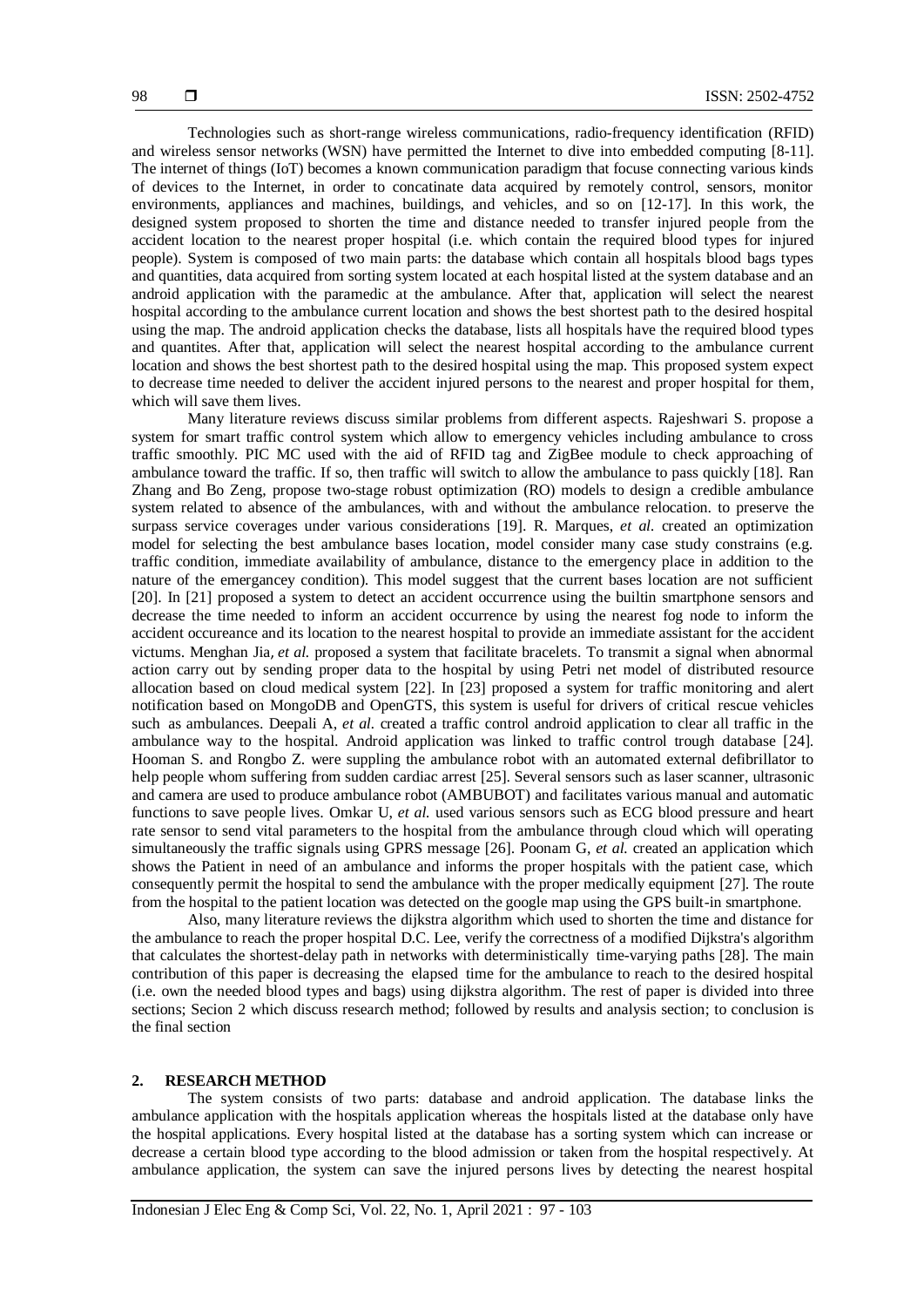99

equipped with the required blood type and quantity. The application uses firebase and android tools. Using the android application, the paramedic will have the authority to create an account to access the database via sign up icon. When the paramedic signs up in the application, the paramedic data were stored at the database with a unique ID (UID). If so (i.e. paramedic has an account), paramedic can access the database by signing in the Android application located at the ambulance using his name, password and email. Table 1 shows the login activity algorithm whereas the paramedic can access the database using his username and password and enter the blood types and quantities at the corresponding field of the android application. Application checks the database and lists all the proper hospitals which have the required blood types and quantities and detects their locations with respect to the ambulance location which determined using GPS located at the ambulance, then selects the nearest hospital location using the best shortest path algorithm (e.g. Dijkstra's algorithm). Table 2 shows the ambulance current location algorithm whereas the map is shown in the ambulance Android application, shows both the ambulance location which was determined using the ambulance GPS and the predefined target hospital location from the database and the routing path. In addition, PIN code is generated to the paramedic that will be used upon arriving at the desired hospital reception to acquire the blood type and quantity needed and decrease them from the database using Android application located at the sorting system in the hospital automatically. Increment and decrement process done using and quick response (QR) scanning manually in the hospital Android application. Figure 1 and 2 shows the hospital Android system flowchart and the ambulance Android system flowchart respectively.

The database tool used is the firebase. The Firebase Realtime database is a cloud-hosted database. Data is stored as JSON tree and synchronized in realtime to all the connected clients. When a cross-platform application is linked to the android application SDKs, all the clients will share the same Realtime database instantly and automatically will receive the updates of the latest data.

| Table 1. Login activity algorithm |  |  |
|-----------------------------------|--|--|
|-----------------------------------|--|--|

| 1  | <b>if</b> email is empty                         |
|----|--------------------------------------------------|
| 2  | isValid=false                                    |
| 3  | else                                             |
| 4  | password is empty<br>if                          |
| 5  | isValid=false                                    |
| 6  | else                                             |
| 7  | Perform authentication                           |
| 8  | startActivity(getApplicatinCotext(),MapActivity) |
| 9  | end if                                           |
| 10 | end if                                           |
|    |                                                  |

Table 2. Ambulance current location algorithm

- 1 **if** (!isNetworkEnabled&&!isGPSEnabled)
- 2canGetLocation=false
- 3 location=null
- 4 **if** (isGPSPermissionAllowed())
- 5 initializeGPS()
- 6 **else**
- 7 requestLocationPermission()
- 8 **end if**
- 9 **else**
- 10 location=locationManager.getLastKnownLocation(provider)





Figure 1. The hospital android system flowchart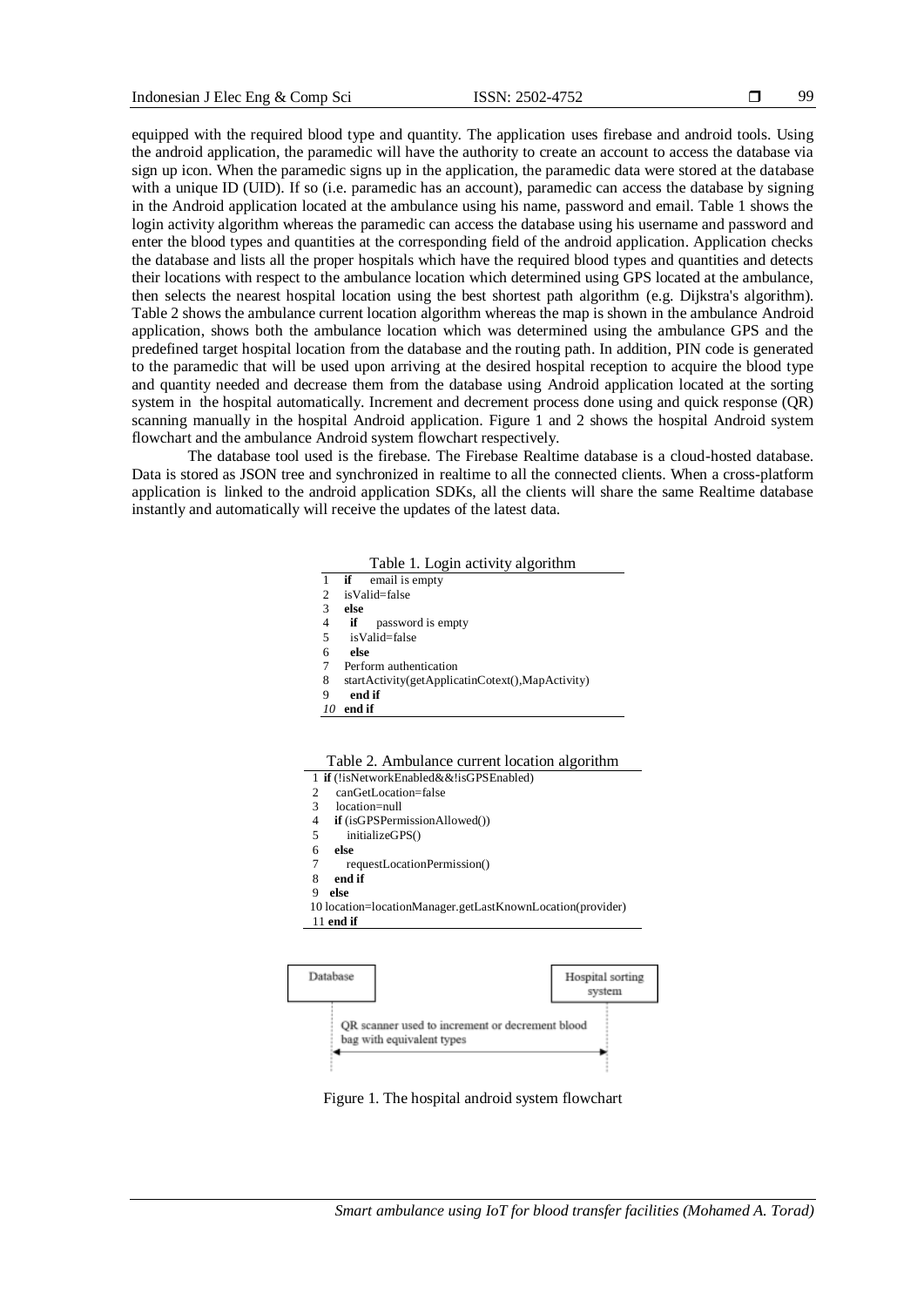

Figure 2. The ambulance android system flowchart

#### **3. RESULTS AND DISCUSSION**

The paper focuses on the link between the android application and the firebase, which used to store and save numbers and accounts and consequently allow the following operations to carry out:

- a) Creation of a new account.
- b) Paramedic' sign up.
- c) Paramedic' sign in.
- d) Paramedic' request of blood bags and quantities.
- e) Increment or decrement of blood quantities with the equivalent types from the Database.
- f) Checking the quantity available of certain blood type.

The firebase is used as it's an efficient and a low-latency solution for mobile applications that require synced states across clients in real time database. Figure 3 shows the log in page of the ambulance android application where the paramedic can choose the option: create new account; for the first time. If the paramedic already has an account, he uses his username (i.e. email) and password to login to the database.

When the paramedic logged into the system successfully, the blood request page will be appeared as shown in Figure 4. The database states all the hospitals owing the requested blood types and quantities to the application with their relative distance from the ambulance using the map dialog algorithm as shown in Table 3. Then, the application choses the nearest hospital based on the best shortest path algorithm (i.e. [Dijkstra](https://medium.com/@yk392/dijkstra-algorithm-key-to-finding-the-shortest-path-google-map-to-waze-56ff3d9f92f0)  [Algorithm\)](https://medium.com/@yk392/dijkstra-algorithm-key-to-finding-the-shortest-path-google-map-to-waze-56ff3d9f92f0) using google map application programming interface (API) and the path will be shown on the map with the estimated time to reach to the desired hospital as shown in Figure 5.

At the accident location, when the paramedic request blood types and quantities, a PIN code will be generated which will be used when the paramedic reaches the hospital. The recpitionist at the hospital check the needed blood type and quatity using the PIN code generated at the accident location, as shown in Figure 6. At the hospital, a two separated process are taking place. The first one is the PIN code verification as shown in Figure 6 while the second is the updates of the quantities of each blood type either by increment or decrement at the database using the android application. So, a unique QR patch was assigned for each blood type.

Table 3. Map dialog algorithm

| 1 <b>if</b> (is First Position)  |
|----------------------------------|
| 2 add position for the ambulance |

- 3 **else**
- 4 **if** ((current lat  $!=$  destination lat) $\&&$  (current lng  $!=$  destination lng))<br>5 startBikeAnimation(startPosition endPosition)
- 5 startBikeAnimation(startPosition, endPosition)
- 6 **else**
- 7 stop timer
- 8 **end if** *9* **end if**
-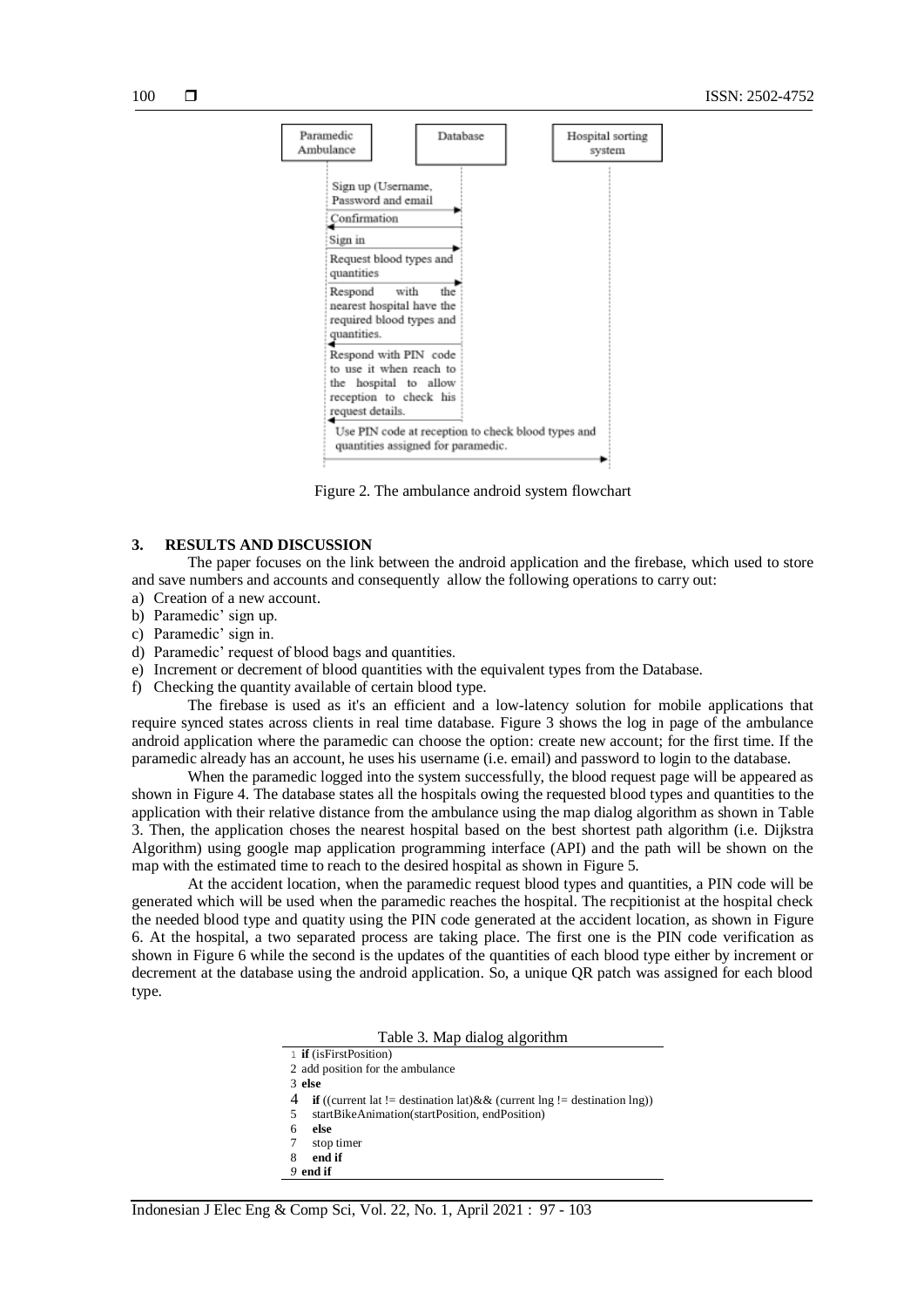# Indonesian J Elec Eng & Comp Sci ISSN: 2502-4752



Figure 3. Paramedic login page Figure 4. Blood request screen





Figure 5. The google map showing the shortest path to the desired hospital



Figure 6. The PIN code check page

When the hospital gets a new blood bags, the receptionist adds them to the database by selecting the add option then he scans their QR path via the hospital Android application which consequently increase the added quantity to their corresponding types. On the other hand, when the receptionist pulls a quantity of a certain blood type for any surgery or operation using the PIN code of the paramedic, he selects pull option then scans their QR path via the hospital Android application which consequently decrease them from their corresponding types.

101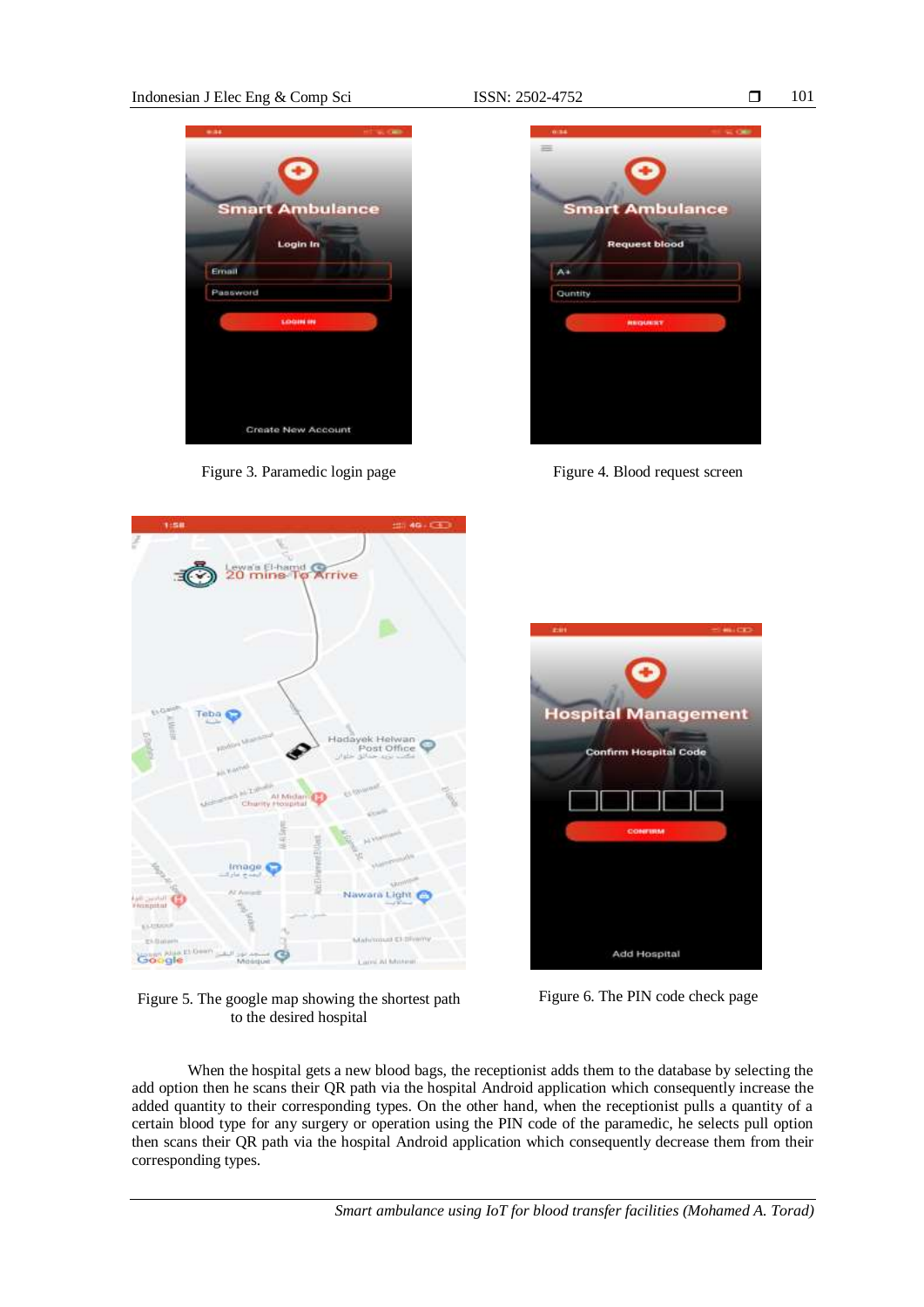# **4. CONCLUSION**

This work creates a new system which saves accident injured people lives and minimizes the probabilities of death due to certain blood bags' leakage in the hospital by selecting the best nearest hospital with the proper blood types with respect to accident location. The amendment that can be added to this model, the blood reservation time model which will rescue more lives in certain hard conditions (e.g. earthquake, disasters). This model will allow the blood reservation from far away and subsequently will shadow the reserved quantities temporarily from the database for a certain time. The model will set according to a certain time for the reservation process, after that while the reservation will cancel automaticaly if the person requesting blood is not present. This model can integrated into an optimization model to take into consideration all emergency facilities (e.g. number of free ICU units, and suergery teams).

### **REFERENCES**

- [1] [https://www.who.int/gho/road\\_safety/mortality/en/](https://www.who.int/gho/road_safety/mortality/en/)
- [2] [Unaiza Alvi,](https://ieeexplore.ieee.org/author/37088443512) [Muazzam A. Khan Khattak,](https://ieeexplore.ieee.org/author/37087711013) [Balawal Shabir,](https://ieeexplore.ieee.org/author/37087120906) [Asad Waqar Malik,](https://ieeexplore.ieee.org/author/37286840100) [Sher Ramzan Muhammad,](https://ieeexplore.ieee.org/author/37088443076) ["A](https://ieeexplore.ieee.org/document/9133106/)  [Comprehensive Study on IoT Based Accident Detection Systems for Smart Vehicles,](https://ieeexplore.ieee.org/document/9133106/)" *[IEEE Access](https://ieeexplore.ieee.org/xpl/RecentIssue.jsp?punumber=6287639)*, vol. 8, pp. 122480-122497, 2020, doi: 10.1109/ACCESS.2020.3006887.
- [3] [Chaojie Ou,](https://ieeexplore.ieee.org/author/37086479878) [Fakhri Karray,](https://ieeexplore.ieee.org/author/37275052800) ["Enhancing Driver Distraction Recognition Using Generative Adversarial Networks,](https://ieeexplore.ieee.org/document/8936914/)" *[IEEE Transactions on Intelligent Vehicles](https://ieeexplore.ieee.org/xpl/RecentIssue.jsp?punumber=7274857)*, vol. 5, [no. 3,](https://ieeexplore.ieee.org/xpl/tocresult.jsp?isnumber=9178528) pp. 385-396, 2020, doi: 10.1109/TIV.2019.2960930.
- [4] [Nuerzhegeti Aiyitibieke,](https://ieeexplore.ieee.org/author/37086811758) [Wenjun Wang,](https://ieeexplore.ieee.org/author/37677149500) [Nannan Wu,](https://ieeexplore.ieee.org/author/37086811632) [Ying Sun,](https://ieeexplore.ieee.org/author/37086813131) [Xuewei Li,](https://ieeexplore.ieee.org/author/37075443100) [Yueheng Sun,](https://ieeexplore.ieee.org/author/37086560373) ["An Empirical Study on](https://ieeexplore.ieee.org/document/8672888/)  [High-Risk Driving Behavior to Urban-Scale Pattern in China,"](https://ieeexplore.ieee.org/document/8672888/) *[IEEE Access,](https://ieeexplore.ieee.org/xpl/RecentIssue.jsp?punumber=6287639)* vol. 7, pp. 43654-43665, 2019, doi: 10.1109/ACCESS.2019.2906930.
- [5] [Sinnu Susan Thomas,](https://ieeexplore.ieee.org/author/37085373979) [Sumana Gupta,](https://ieeexplore.ieee.org/author/37291768100) [Venkatesh K. Subramanian,](https://ieeexplore.ieee.org/author/38062431300) ["Event Detection on](https://ieeexplore.ieee.org/document/8168381/) Roads Using Perceptual [Video Summarizationl,](https://ieeexplore.ieee.org/document/8168381/)" *[IEEE Transactions on Intelligent Transportation Systems](https://ieeexplore.ieee.org/xpl/RecentIssue.jsp?punumber=6979)*, vol. 19, [no. 9, p](https://ieeexplore.ieee.org/xpl/tocresult.jsp?isnumber=8458340)p. 2944-2954, 2017, doi: 10.1109/TITS.2017.2769719.
- [6] [Sachin Umesh Sharma,](https://ieeexplore.ieee.org/author/37085676073) [Dharmesh J. Shah,](https://ieeexplore.ieee.org/author/38185349100) ["A Practical Animal Detection and Collision Avoidance System Using](https://ieeexplore.ieee.org/document/7792584/)  [Computer Vision Technique,](https://ieeexplore.ieee.org/document/7792584/)" *[IEEE Access](https://ieeexplore.ieee.org/xpl/RecentIssue.jsp?punumber=6287639)*, vol. 5, pp. 347-358, 2017, doi: 10.1109/ACCESS.2016.2642981.
- [7] [Carlos Massera Filho,](https://ieeexplore.ieee.org/author/37086240318) [Marco H. Terra,](https://ieeexplore.ieee.org/author/37296856100) [Denis F. Wolf](https://ieeexplore.ieee.org/author/37273161200) "Safe Optimization of Highway Traffic [With Robust Model](https://ieeexplore.ieee.org/document/7932167/)  [Predictive Control-Based Cooperative Adaptive Cruise Control,"](https://ieeexplore.ieee.org/document/7932167/) *[IEEE Transactions on Intelligent Transportation](https://ieeexplore.ieee.org/xpl/RecentIssue.jsp?punumber=6979)  [Systems](https://ieeexplore.ieee.org/xpl/RecentIssue.jsp?punumber=6979)*, vol. 18, no. [11,](https://ieeexplore.ieee.org/xpl/tocresult.jsp?isnumber=8089454) pp. 3193-3203, 2017, doi: 10.1109/TITS.2017.2679098.
- [8] [Huifeng Wu,](https://ieeexplore.ieee.org/author/38007842900) *et al.,* ["Dynamic Edge Access System in](https://ieeexplore.ieee.org/document/8848438/) IoT Environment," *[IEEE Internet of Things Journal](https://ieeexplore.ieee.org/xpl/RecentIssue.jsp?punumber=6488907)*, vol. 7, [no.](https://ieeexplore.ieee.org/xpl/tocresult.jsp?isnumber=9066849) 4, pp. 2509-2520, 2020, doi: 10.1109/JIOT.2019.2943696.
- [9] [Danyang Zheng,](https://ieeexplore.ieee.org/author/37086137982) [Chengzong Peng,](https://ieeexplore.ieee.org/author/37086884051) [Xueting Liao,](https://ieeexplore.ieee.org/author/37086886204) [Xiaojun Cao,](https://ieeexplore.ieee.org/author/37276620400) ["Toward Optimal Hybrid Service Function](https://ieeexplore.ieee.org/document/8924609/)  Chain Embedding [in Multiaccess Edge](https://ieeexplore.ieee.org/document/8924609/) Computing," *[IEEE Internet of Things Journal](https://ieeexplore.ieee.org/xpl/RecentIssue.jsp?punumber=6488907)*, vol. 7, no. [7, p](https://ieeexplore.ieee.org/xpl/tocresult.jsp?isnumber=9066849)p. 6035-6045, 2020, doi: 10.1109/JIOT.2019.2957961.
- [10] [Qiao Li,](https://ieeexplore.ieee.org/author/37088364455) [Ying Song;](https://ieeexplore.ieee.org/author/37088363143) [Boxin Du;](https://ieeexplore.ieee.org/author/37088363450) [Yu Shen;](https://ieeexplore.ieee.org/author/37086699924) [Yuan Tian,](https://ieeexplore.ieee.org/author/37088364672) ["Deep Neural Network-Embedded](https://ieeexplore.ieee.org/document/9046021/) Internet of Social Computing [Things for Sustainability Prediction,](https://ieeexplore.ieee.org/document/9046021/)" *[IEEE Access](https://ieeexplore.ieee.org/xpl/RecentIssue.jsp?punumber=6287639)*, vol. 8, pp. 60737-60746, 2020, doi: 10.1109/ACCESS.2020.2982986.
- [11] [Shishupal Kumar,](https://ieeexplore.ieee.org/author/37086441431) [Vijay Kumar Chaurasiya,](https://ieeexplore.ieee.org/author/37713650200) ["A Strategy for Elimination of Data Redundancy](https://ieeexplore.ieee.org/document/8494759/)  in Internet of Things [\(IoT\) Based](https://ieeexplore.ieee.org/document/8494759/) Wireless Sensor Network (WSN)," *[IEEE Systems Journal](https://ieeexplore.ieee.org/xpl/RecentIssue.jsp?punumber=4267003)*, vol. 13, [no.](https://ieeexplore.ieee.org/xpl/tocresult.jsp?isnumber=8727580) 2, pp. 1650-16557, 2019.
- [12] [Ala Al-Fuqaha,](https://ieeexplore.ieee.org/author/38276314600) [Mohsen Guizani,](https://ieeexplore.ieee.org/author/37273043000) Mehdi [Mohammadi,](https://ieeexplore.ieee.org/author/37085529196) [Mohammed Aledhari,](https://ieeexplore.ieee.org/author/37085470559) [Moussa Ayyash](https://ieeexplore.ieee.org/author/37296098200) ["Internet](https://ieeexplore.ieee.org/document/7123563/) of Things: A Survey [on Enabling Technologies, Protocols, and Applications,](https://ieeexplore.ieee.org/document/7123563/)" *[IEEE Communications](https://ieeexplore.ieee.org/xpl/RecentIssue.jsp?punumber=9739) Surveys & Tutorials*, vol. 17, [no.](https://ieeexplore.ieee.org/xpl/tocresult.jsp?isnumber=7331734) 4, pp. 2347-2376, 2015, doi: 10.1109/COMST.2015.2444095.
- [13] [Andreas Kamilaris,](https://ieeexplore.ieee.org/author/37992827100) [Andreas Pitsillides](https://ieeexplore.ieee.org/author/37282520600) ["Mobile Phone Computing and the](https://ieeexplore.ieee.org/document/7544470/) Internet of Things: A Survey," *IEEE [Internet](https://ieeexplore.ieee.org/xpl/RecentIssue.jsp?punumber=6488907) of Things Journal*, vol. 3, no. 6, pp. 885-898, 2016, doi: 10.1109/JIOT.2016.2600569.
- [14] [Mohammad Abdur Razzaque,](https://ieeexplore.ieee.org/author/37299780800) [Marija Milojevic-Jevric,](https://ieeexplore.ieee.org/author/37085662878) [Andrei Palade,](https://ieeexplore.ieee.org/author/37085667713) [Siobhán Clarke](https://ieeexplore.ieee.org/author/37279172800) ["Middleware](https://ieeexplore.ieee.org/document/7322178/)  for Internet of [Things: A](https://ieeexplore.ieee.org/document/7322178/) Survey," *IEEE Internet of Things [Journal,](https://ieeexplore.ieee.org/xpl/RecentIssue.jsp?punumber=6488907)* vol. 3, [no.](https://ieeexplore.ieee.org/xpl/tocresult.jsp?isnumber=7387818) 1, pp. Pp. 70-95, 2016, doi: 10.1109/JIOT.2015.2498900.
- [15] [Francesca Meneghello,](https://ieeexplore.ieee.org/author/37087043499) [Matteo Calore,](https://ieeexplore.ieee.org/author/37086241238) [Daniel Zucchetto,](https://ieeexplore.ieee.org/author/37085549718) [Michele Polese,](https://ieeexplore.ieee.org/author/37085809438) [Andrea Zanella,](https://ieeexplore.ieee.org/author/37286693000) "IoT: [Internet](https://ieeexplore.ieee.org/document/8796409/) of Threats? A Survey [of Practical Security Vulnerabilities in Real](https://ieeexplore.ieee.org/document/8796409/) IoT Devices," *IEEE [Internet](https://ieeexplore.ieee.org/xpl/RecentIssue.jsp?punumber=6488907) of Things Journal*, vol. 6, [no.](https://ieeexplore.ieee.org/xpl/tocresult.jsp?isnumber=8863548) 5, pp. 8182-8201, 2019, doi: 10.1109/JIOT.2019.2935189.
- [16] [Lalit Chettri,](https://ieeexplore.ieee.org/author/37087237363) [Rabindranath Bera](https://ieeexplore.ieee.org/author/37320993300) "A Comprehensive Survey on Internet of Things [\(IoT\) Toward 5G Wireless](https://ieeexplore.ieee.org/document/8879484/)  [Systems,"](https://ieeexplore.ieee.org/document/8879484/) *IEEE Internet of Things [Journal,](https://ieeexplore.ieee.org/xpl/RecentIssue.jsp?punumber=6488907)* vol. 7, [no.](https://ieeexplore.ieee.org/xpl/tocresult.jsp?isnumber=8955685) 1, pp. 16-32, 2020, doi: 10.1109/JIOT.2019.2948888.
- [17] [Xuyang Ding,](https://ieeexplore.ieee.org/author/37088483792) [Ying Xie,](https://ieeexplore.ieee.org/author/37088484060) [Pengxiao Li,](https://ieeexplore.ieee.org/author/37088489328) [Mengtian Cui,](https://ieeexplore.ieee.org/author/37088481042) [Jianying Chen](https://ieeexplore.ieee.org/author/37088480947) ["Image Steganography Based on Artificial](https://ieeexplore.ieee.org/document/9144637/)  [Immune in Mobile Edge](https://ieeexplore.ieee.org/document/9144637/) Computing With Internet of Things," *[IEEE Access](https://ieeexplore.ieee.org/xpl/RecentIssue.jsp?punumber=6287639)*, vol. 8, pp. 136186-136197, 2020, doi: 10.1109/ACCESS.2020.3010513.
- [18] Rajeshwari S., Santhoshs Hebbar, Varaprasad Golla, "Implementing Intelligent Traffic Control System for Congestion Control, Ambulance Clearance, and Stolen Vehicle Detection," *[IEEE Sensors Journal](https://ieeexplore.ieee.org/xpl/RecentIssue.jsp?punumber=7361)*, vol. 15, [no.](https://ieeexplore.ieee.org/xpl/tocresult.jsp?isnumber=6962917) 2, pp. 1109-1113, Feb 2015.
- [19] Ran Zhang and Bo Zeng, "Ambulance Deployment With Relocation Through Robust Optimization," *IEEE Transactions On Automation Science And Engineering*, vol. 16, doi: 10.1109/TASE.2018.2859349.